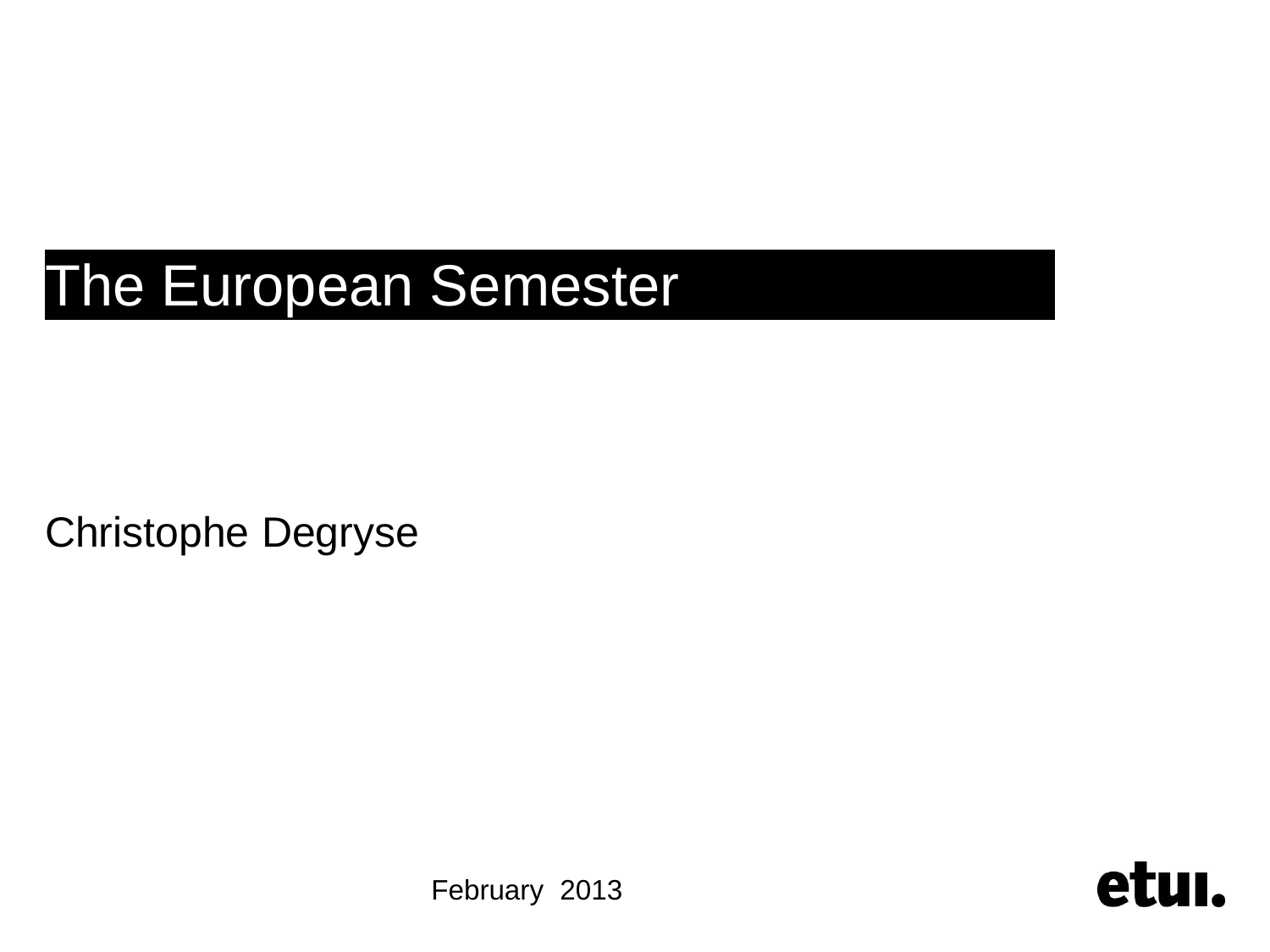#### Presentation :

#### **1. Introduction**

- 1. The instability of the EMU
- 2. What the crisis revealed

#### **2. New economic governance**

- 1. From Maastricht to the Fiscal Compact: The European Semester
- 2. Country specific recommendations in the social field
- **3. Challenges for trade unions**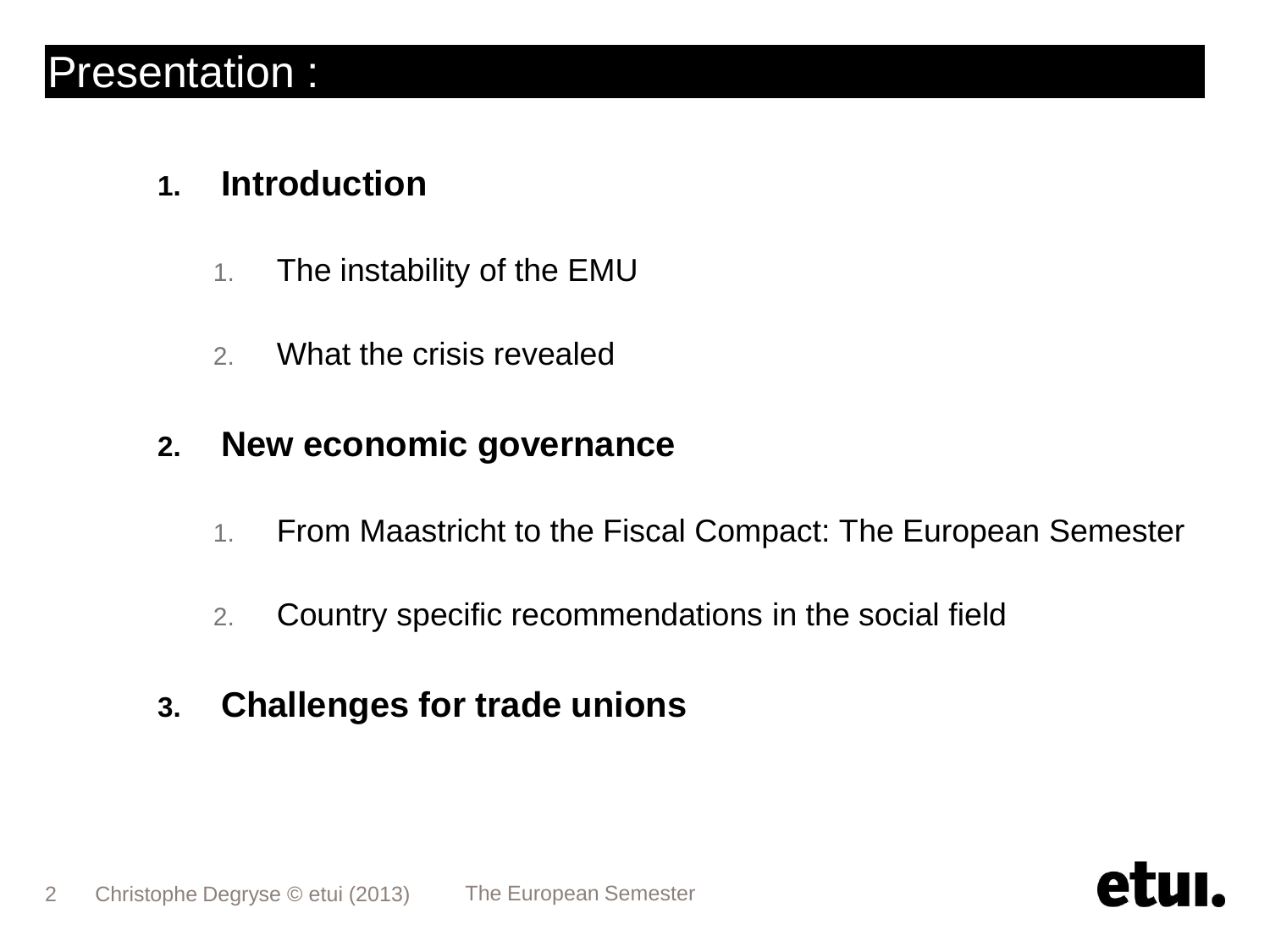## 1.1 Introduction : the instability of the EMU



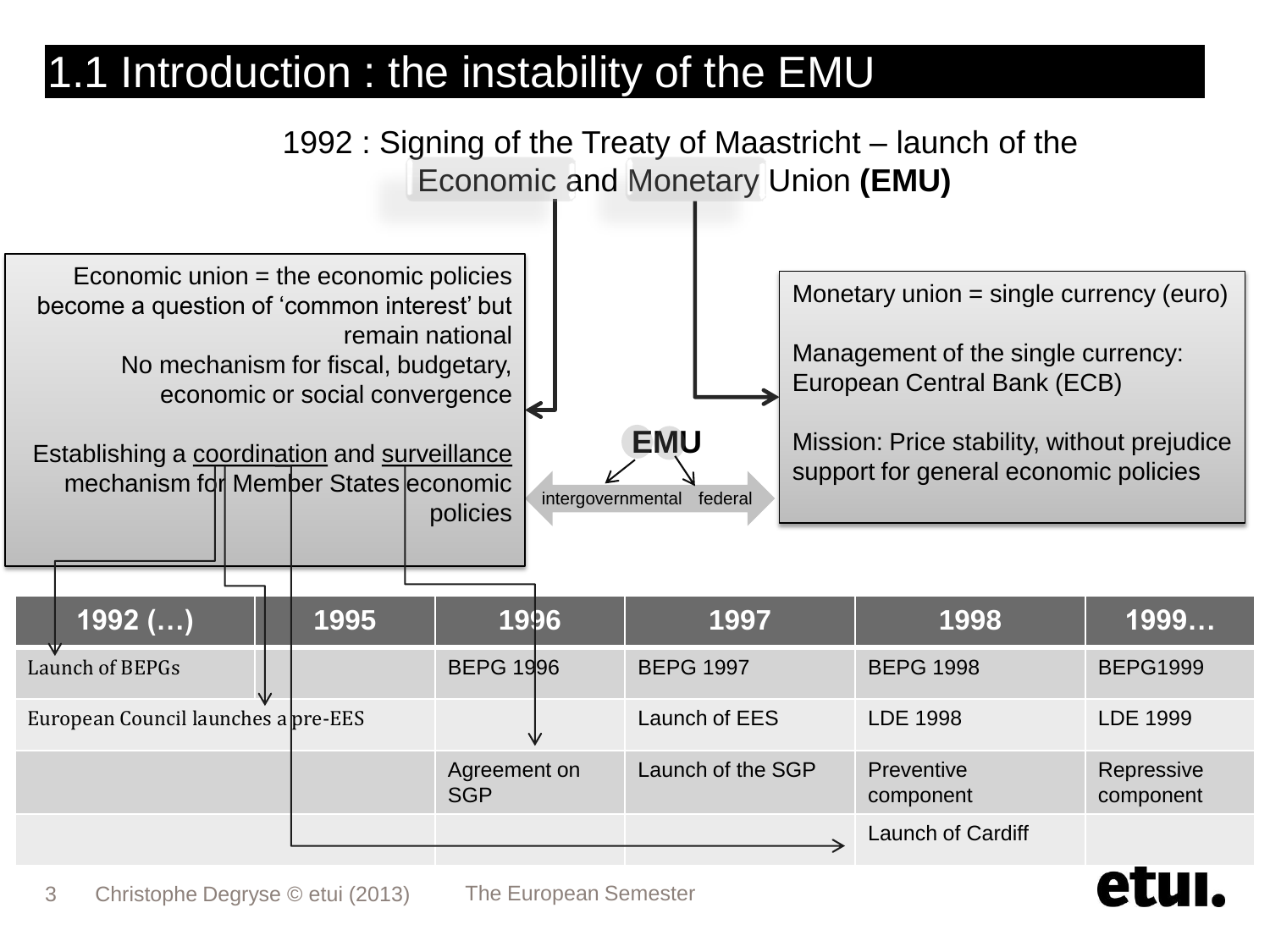### 1.1 Introduction : the instability of the EMU

Main construction defects:

- Weakness of the coordination mechanisms for economic policies (BEPGs)
- Short-sighted and rigid regulations for public finances ("stupid" SGP)
- *No bail out clause* : everyone for themselves (fear of moral hazard)
- Limited mission of the ECB (not a « lender of the last ressort » >< BoE, Fed)
- No mechanisms forseen in case of an asymetric shock (Eurozone gold  $\neq$  OCA).

These defaults result from the combination of :

• the monetarist vision of those who drafted Maastricht. Economic convergence of in the Eurozone in terms of growth, productivity, balance of trade, prices, employment and will happen automatically, thanks to the market. Ex: Investors will seek better returns on investment in the South where capital flows, increased productivity, export capacity etc.

 $\rightarrow$  no need for 'economic government'. Only a few common rules: price stability, sound public finances, competitiveness.

- The rejection in 1992 of more enhanced European political integration. Thanks to the faith in convergence by the market, the risks of an incomplete EMU are manageable.
- $\rightarrow$  no need for economic government or an EMU budget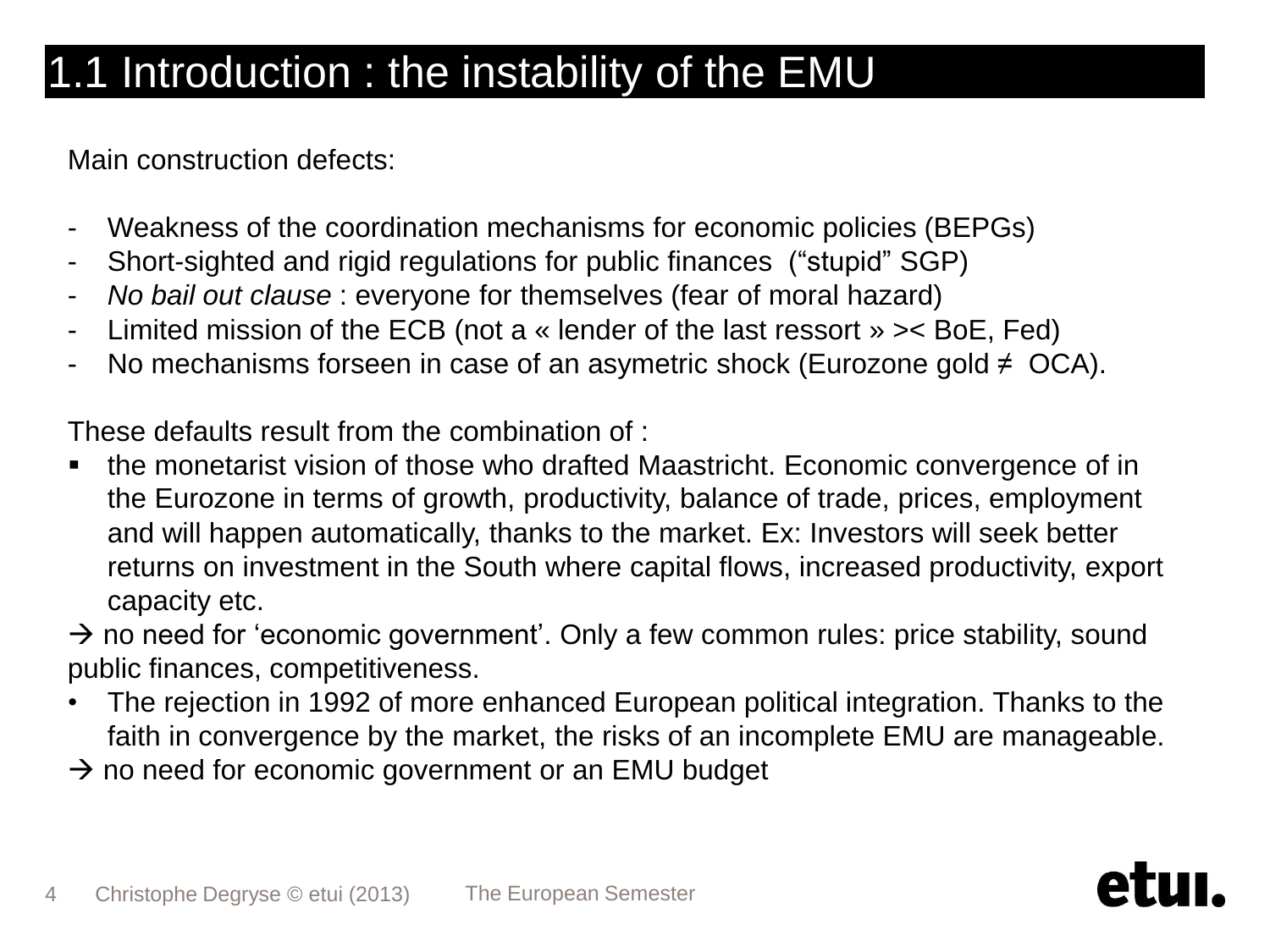### 1.2 Introduction : what the crisis revealed

From 1992 to 2008 (almost) nothing to report. We share the euro, but not economic, fiscal, investment, or social policy. Moreover, we deregulate the financial markets; credit is easily accessible (housing, household and state budgets….) *Public finances in the Eurozone are generally under control.*



#### **Evolution of public deficits in the Eurozone (average, % of GDP)**

NB : there are only three years of increase in deficits out of 10, none clearly exceeded the threshold

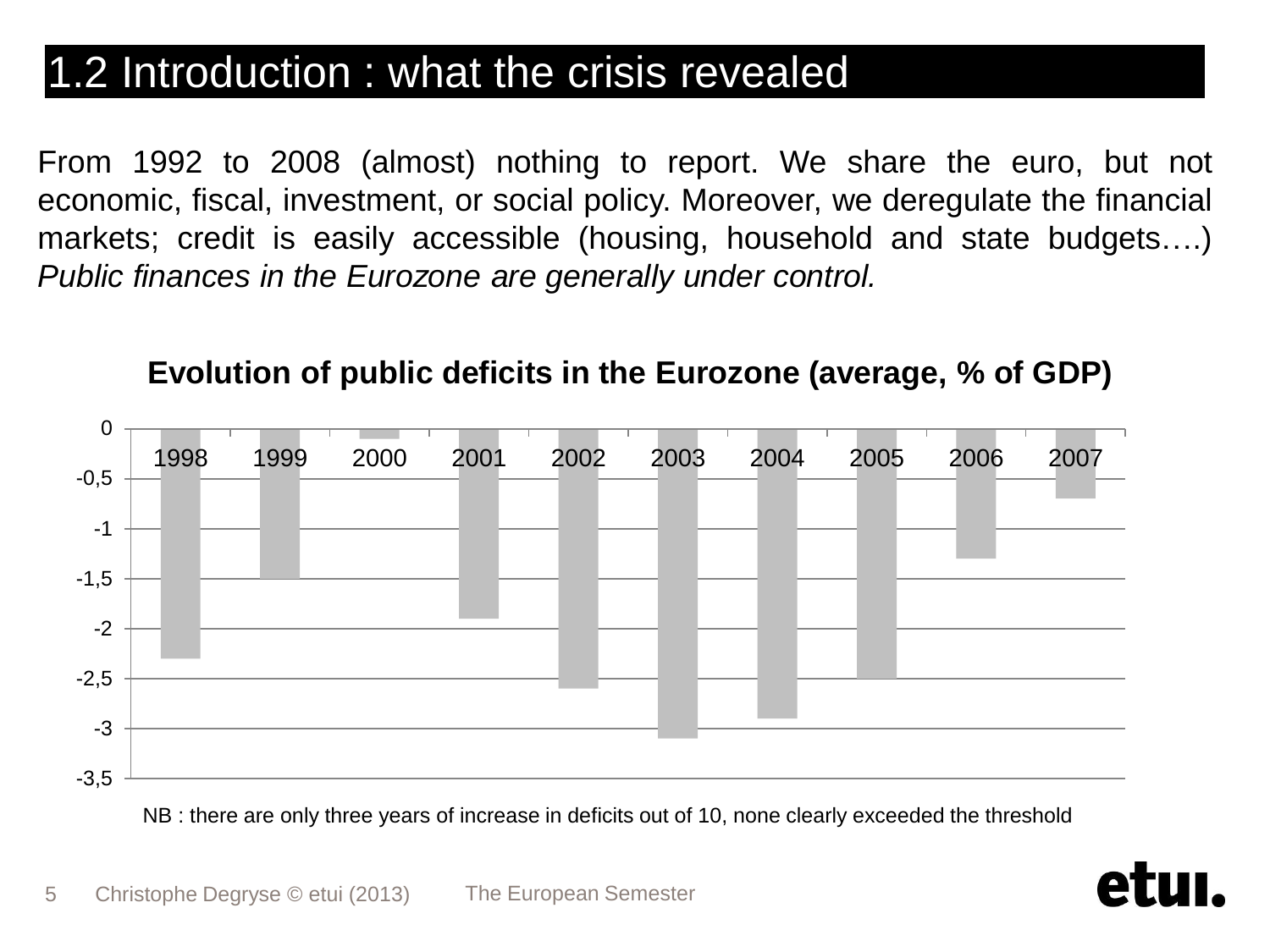#### 1.2 Introduction : what the crisis revealed

**But** the convergence of national economies does not happen (productivity, prices, trade balance).

No one worries about this: there is no alarm, no preventative or corrective mechanism (see the construction defects of the EMU) There is no perception of these imbalances.

Until…

2008: Explosion of the financial and banking crisis 2008-9: Public rescue of the banks and support to both the economy and employment = growing public deficit and debt 2009: "discovery of the Greek case" and the start of the sovereign debt crisis 2010-2012: contagion: GR, IE, PT, ES, CY (HU, LV, RO)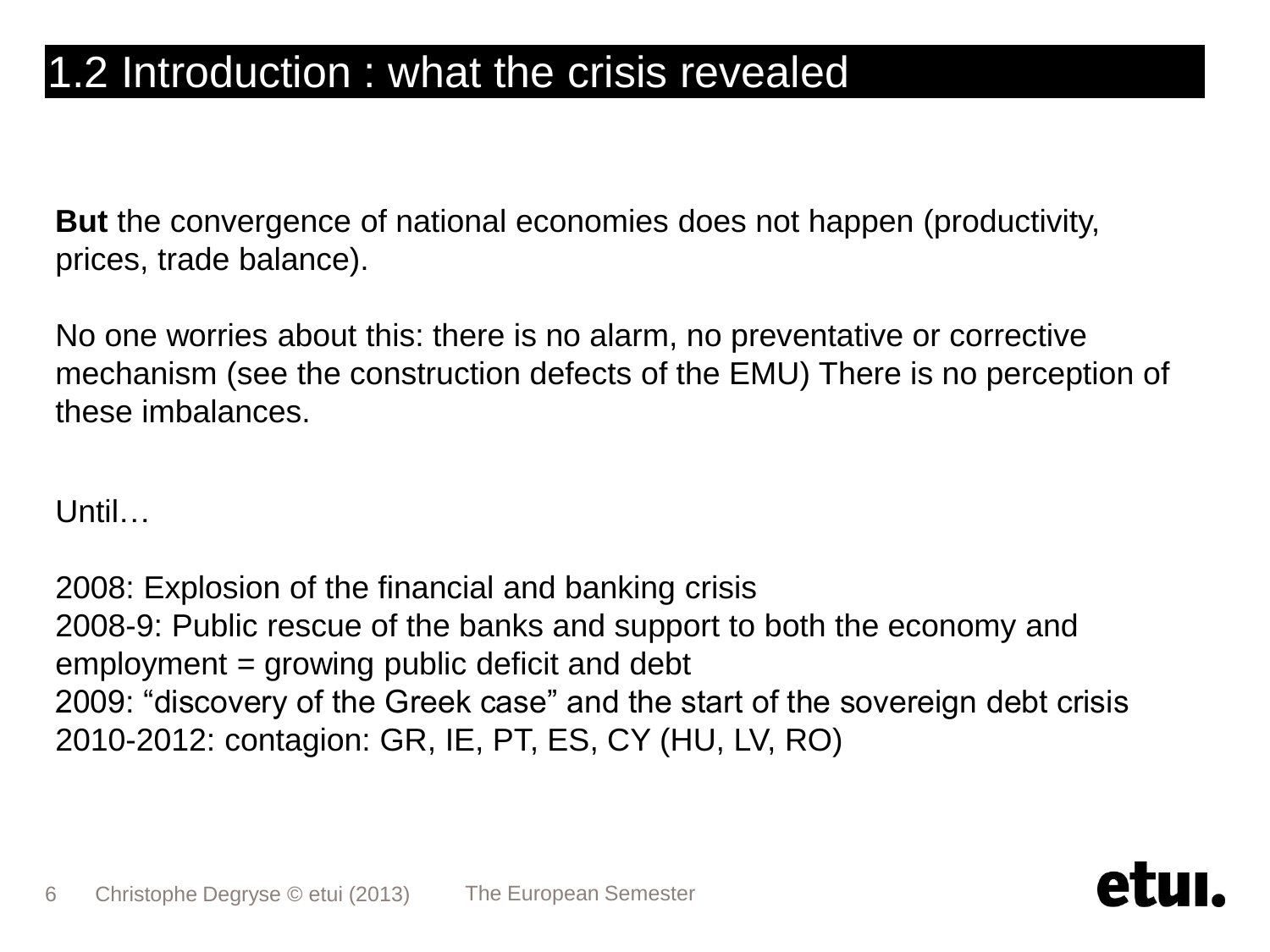### 1.2 Introduction: what the crisis revealed

#### **Why couldn't the EU stop the crisis earlier ?**

Crisis in GR, TP, IE etc. = 'asymmetric shock' Standard theory states that in a monetary union the next steps are:

- Financial transfers (from rich areas  $\rightarrow$  poor areas)
- Monetary devaluation (competitive devaluation)
- Mobility of workers towards work (emigration)

In the Eurozone (pre-crisis)

- No structural solidarity instruments
- Monetary devaluation
- Reduced mobility of workers (cultural and linguistic obstacles)

#### **US : Transfers, monetary policy, mobility** Net beneficiaries and contributors to federal

transfers (1990-2009)



People in the US accept this situation as, according to Krugman "they think of themselves as a nation"

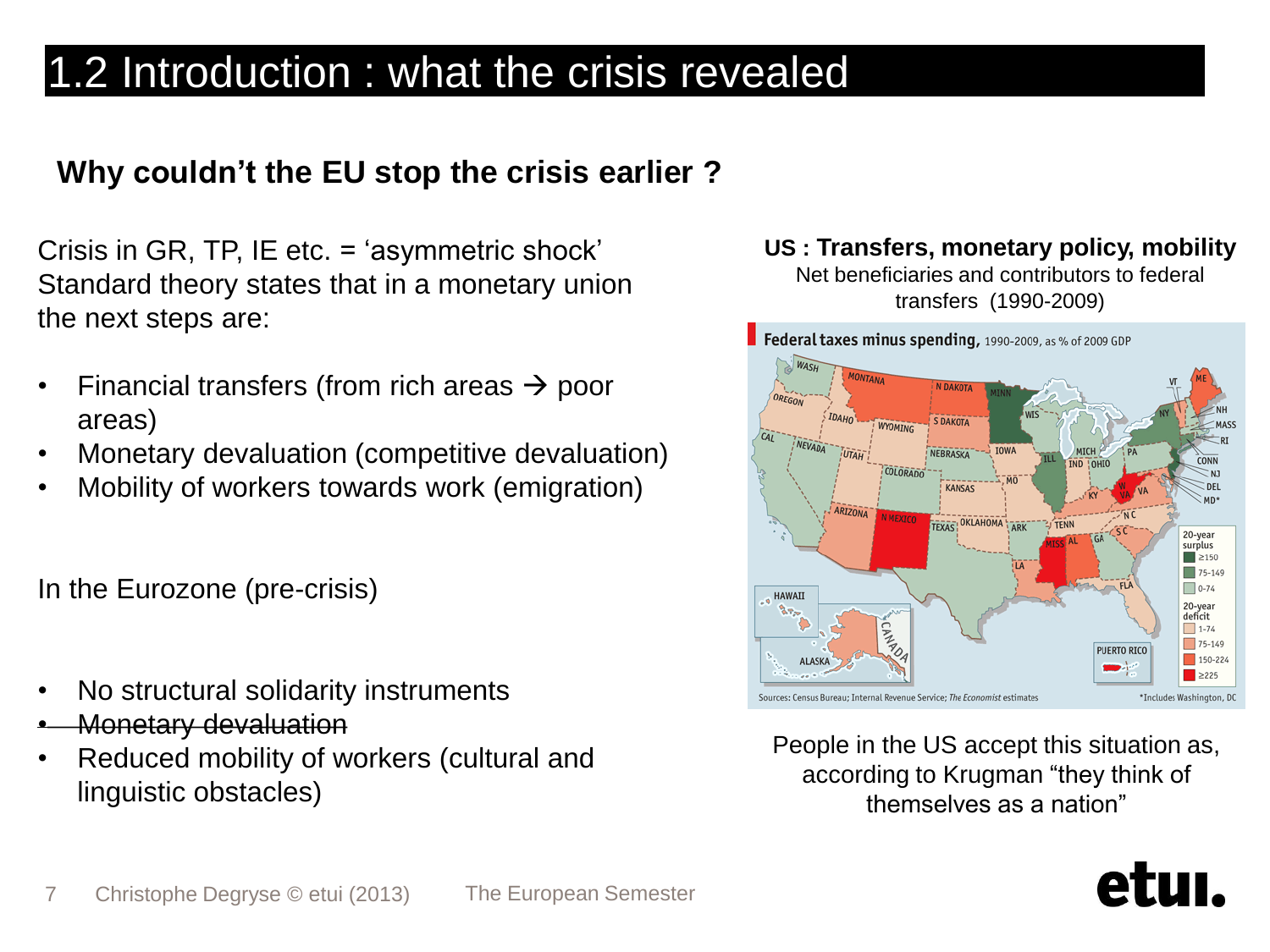### 1.2 Introduction : what the crisis revealed

In the absence of tools to deal with the crisis, and faced with contagion, the (delayed) EU reaction:



The "political price" of these bailouts and the correction of the defaults in the construction:

#### **New economic governance of the Eurozone**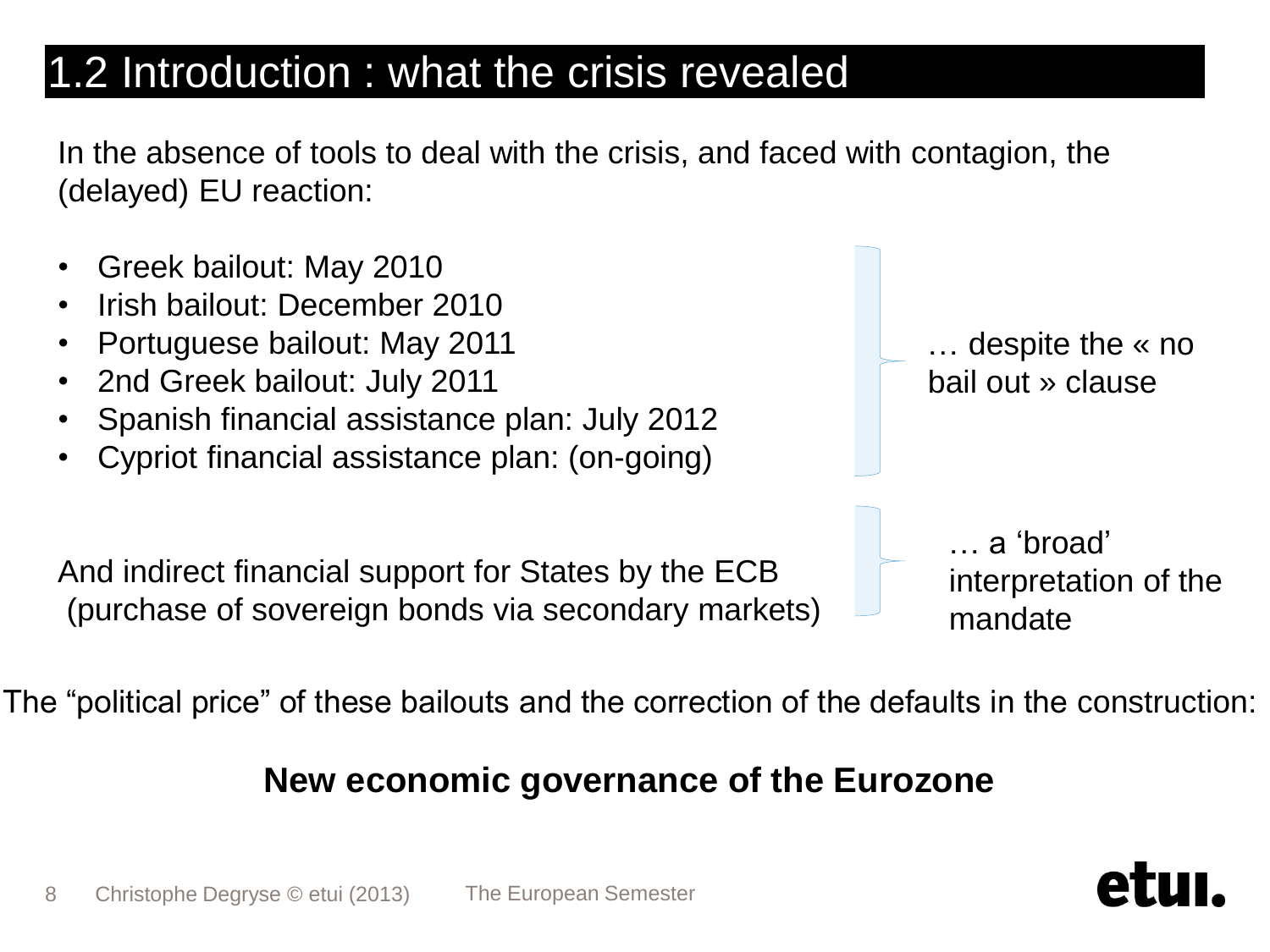### 2.1 From Maastricht to the Fiscal Compact: the Semester

The framework of the "new economic governance" (2010 – 2012):

- May 2010: creation of a European Financial Stabilisation Mechanism
- September 2010: launch of the reform of the Stability and Growth (Six Pack) which notably sets the 'European Semester'
- January 2011: Anticipated launch of the first European Semester
- March 2011: Adoption of the Euro+Pack (by 23): tightening of budgetary discipline and reinforced coordination of economic policy
- July 2011: Signing of the Treaty establishing the European Stability Mechanism (ESM)
- November 2011: Launch of the Two Pack: *ex-ante* monitoring of fiscal and economic policy (adoption pending)
- January 2012: adoption of the stability coordination and governance treaty (Budget Pact) (by 25)
- $\rightarrow$  With what procedures and what content?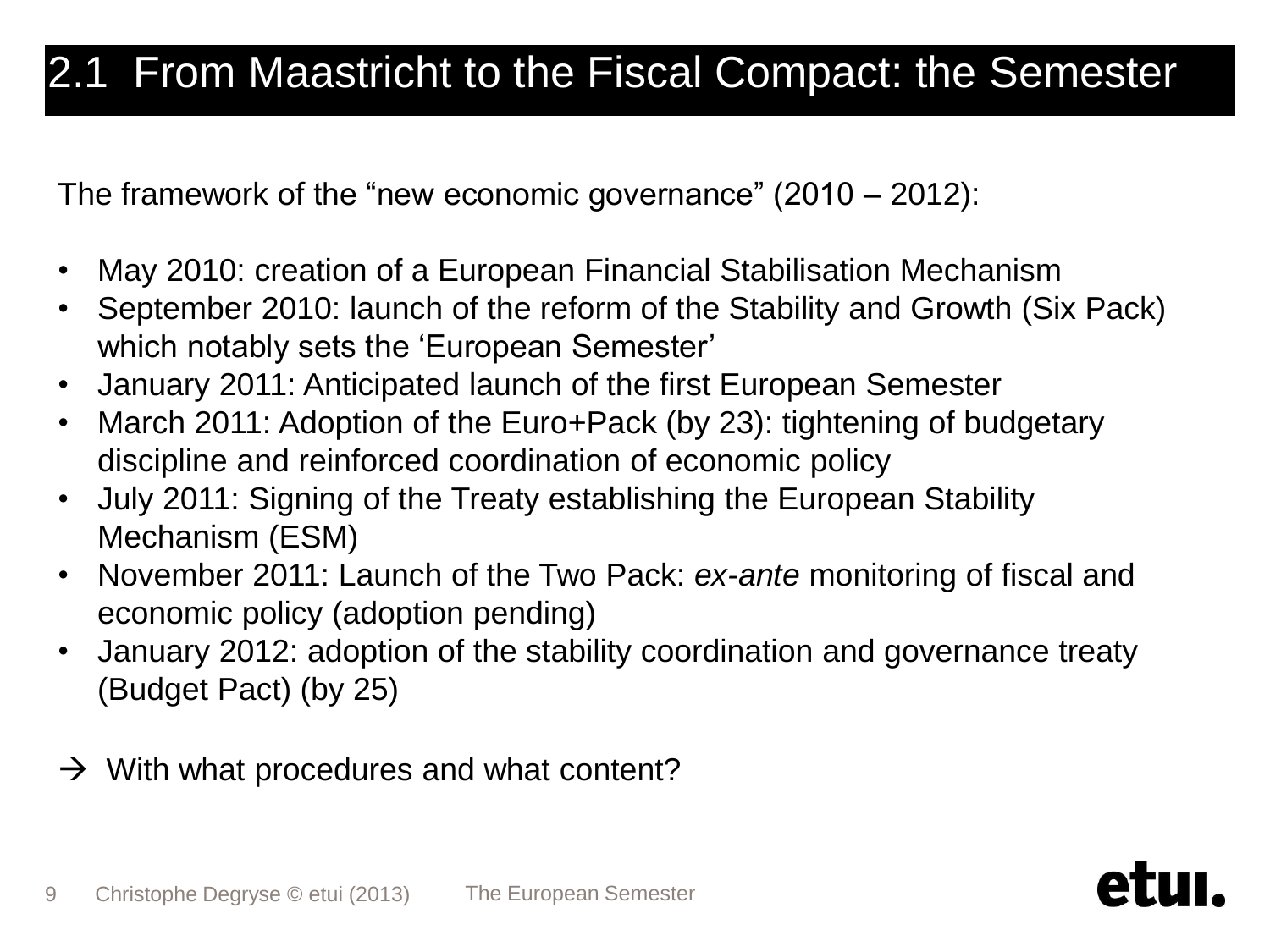#### 1992: Maastricht → EMU

#### Europe 2020

| 1997: Stability and Growth Pact                                                                                                                                                                                                                                                                |                                                                                                                                                                                                                                                                                                                                                                                                                                                                                                                            |                                                                     |                                                  |                                                                                                                                                                                                                                                                                                                                                                                                                                                                                                                                                                                                                                                                                                                                                                                                                                                                                                                                                                                                                                                                                                                                                                                                                                                       |
|------------------------------------------------------------------------------------------------------------------------------------------------------------------------------------------------------------------------------------------------------------------------------------------------|----------------------------------------------------------------------------------------------------------------------------------------------------------------------------------------------------------------------------------------------------------------------------------------------------------------------------------------------------------------------------------------------------------------------------------------------------------------------------------------------------------------------------|---------------------------------------------------------------------|--------------------------------------------------|-------------------------------------------------------------------------------------------------------------------------------------------------------------------------------------------------------------------------------------------------------------------------------------------------------------------------------------------------------------------------------------------------------------------------------------------------------------------------------------------------------------------------------------------------------------------------------------------------------------------------------------------------------------------------------------------------------------------------------------------------------------------------------------------------------------------------------------------------------------------------------------------------------------------------------------------------------------------------------------------------------------------------------------------------------------------------------------------------------------------------------------------------------------------------------------------------------------------------------------------------------|
|                                                                                                                                                                                                                                                                                                |                                                                                                                                                                                                                                                                                                                                                                                                                                                                                                                            | European Semester (from 2011)                                       |                                                  | Coordination of                                                                                                                                                                                                                                                                                                                                                                                                                                                                                                                                                                                                                                                                                                                                                                                                                                                                                                                                                                                                                                                                                                                                                                                                                                       |
|                                                                                                                                                                                                                                                                                                |                                                                                                                                                                                                                                                                                                                                                                                                                                                                                                                            |                                                                     |                                                  |                                                                                                                                                                                                                                                                                                                                                                                                                                                                                                                                                                                                                                                                                                                                                                                                                                                                                                                                                                                                                                                                                                                                                                                                                                                       |
| Multilateral<br>surveillance<br><b>January February March</b><br>(November)<br>Commission:<br>Examination<br>Annual<br>Growth<br>Survey<br>(AGS)<br>Council and<br>European<br>Parliament:<br>AGS debated<br>European Council:<br>Approval of reform<br>priorities for<br><b>Member States</b> | <b>April-May</b><br>Stability programs (Euro)<br>Convergence programs (non-euro)<br>Objectives and budget path<br>Economic hypotheses<br>2.<br>3.<br>Budgetary and economic measures<br>Impact assessment in case of<br>4.<br>changed hypothesis<br>Corrective arm: Excessive deficit procedure<br>Recommendations<br>Sanctions (Euro)<br>+ Extension of multilateral surveillance of macroeconomic<br>imbalances (current balance, external debt, prices, costs etc.)<br>+ Adoption of<br>National Reform Programs (NRPs) | June<br>Commission - Council:<br>Recommendations<br>to Member Sates | July<br>Formal adoption<br>0f<br>recommendations | Economic policy<br>5 Shared EU-MS objectives :<br>-Employment rate of 75% of 20-64 year olds<br>- 3 % of GDP invested in R&D and innovation<br>- 20% (or 30% in case of international agreement)<br>reduction of GHGs compared to 1990<br>- 20 % more renewable energy- 20 % more energy<br>efficiency<br>-10 % reduction in school drop out rates - at least<br>40 % of 30-34 year olds with higher education<br>diploma or equivalent<br>- 20 million fewer people (in, or danger of) poverty<br>and social exclusion.<br><b>BEPG: 10 Guidelines (GL)</b><br>Ensuring the quality and the sustainability of<br>1.<br>public finances;<br>Addressing macroeconomic imbalances;<br>2.<br>3.<br>Reducing imbalances in the euro area;<br>4.<br>Optimizing support for research,<br>development and innovation, strengthening<br>the knowledge triangle and unleashing the<br>potential of the digital economy;<br>5.<br>Improving resource efficiency and reducing<br>greenhouse gases;<br>Improving the business and consumer<br>6.<br>environment and modernising the industrial<br>base in order to ensure the full functioning of<br>the internal market:<br>Increasing labour market participation and<br>7.<br>reducing structural unemployment; |
|                                                                                                                                                                                                                                                                                                | In principle, the ten GL (6 BEPG and 4 LDE) give specific guidance for the NRPs<br>In principle, the ten GL form the basis of the recommendations                                                                                                                                                                                                                                                                                                                                                                          |                                                                     |                                                  | Developing a skilled workforce responding to<br>8.<br>labour market needs, promoting job quality<br>and lifelong learning;<br>Improving the performance of education and<br>9.<br>training systems at all levels and increasing<br>participation in tertiary education;<br>10. Promoting social inclusion and combating<br>poverty.                                                                                                                                                                                                                                                                                                                                                                                                                                                                                                                                                                                                                                                                                                                                                                                                                                                                                                                   |

Member States of the Eurozone, joined by BG, DK, LV, LT, PL and RO, decided to undertake suplemntary assurances in terms of competitivity, employment, of public finances and financial stablity



## etui.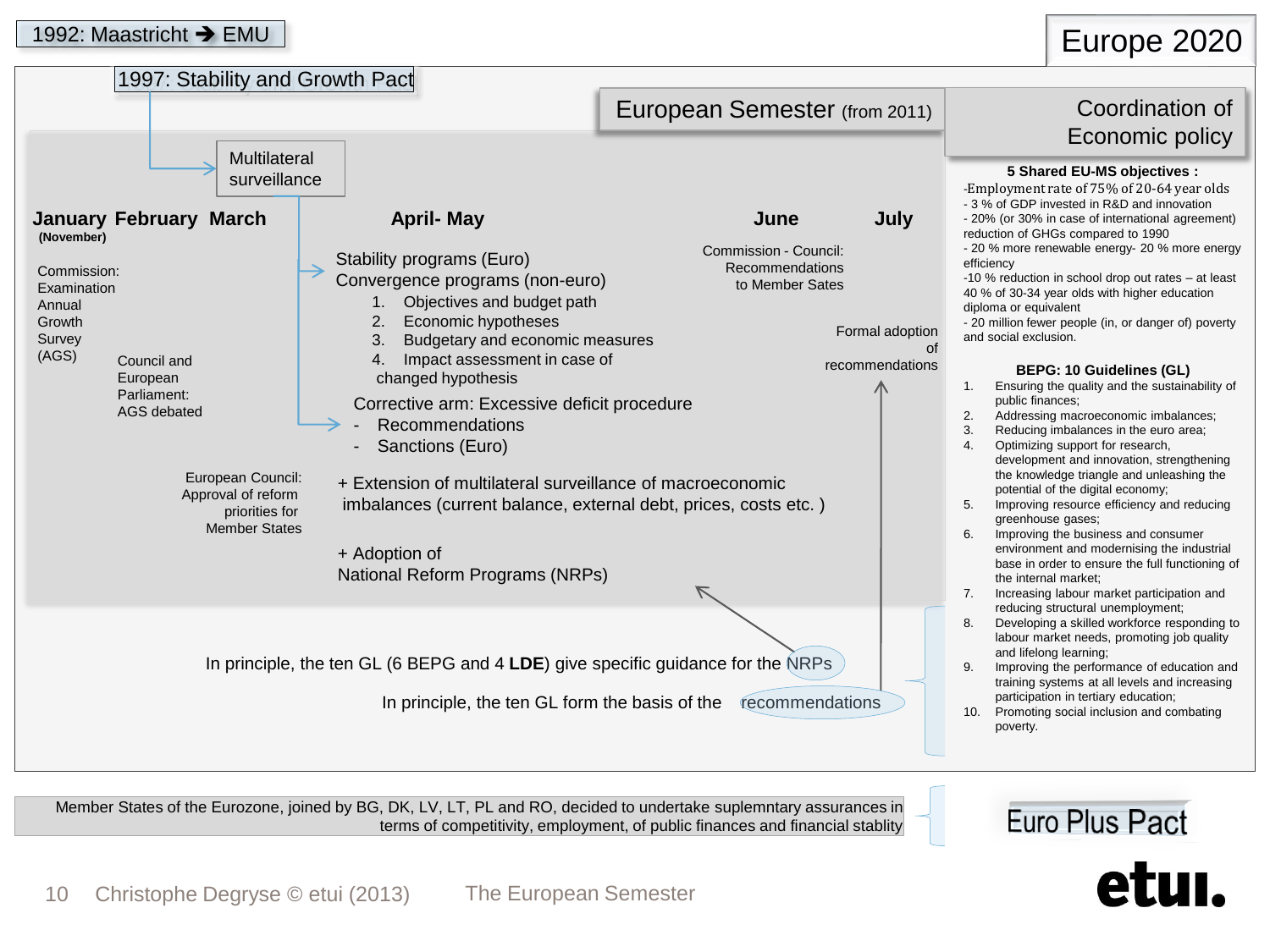### 2.1 From Maastricht to the Fiscal Compact: the Semester

Added to this are:

 The Fiscal Compact ("Treaty of stability, coordination and governance") (2013):

- Balanced budgetary position or in surplus. To be incorporated in constitutions or equivalent (organic law). If excessive deficit: economic and fiscal program supervised by the Commission and the Council in the framework of the SGP
- Public debt <60% of GDP. If beyond this: reduction at an average of  $1/20<sup>th</sup>$  per year
- Coordination of economic policy: commitment to submit for discussion ex-ante any major reform of economic policy.
- □ The Two Pack (pending adoption):
	- Annual obligation for Member States to present their draft budget for the following year to the Council and to the Commission (by the 15<sup>th</sup> of October at the latest);
	- Closer monitoring of Member States undergoing an excessive deficit procedure;
	- Even more strict control for Member States facing serious financial instability or receiving budgetary assistance.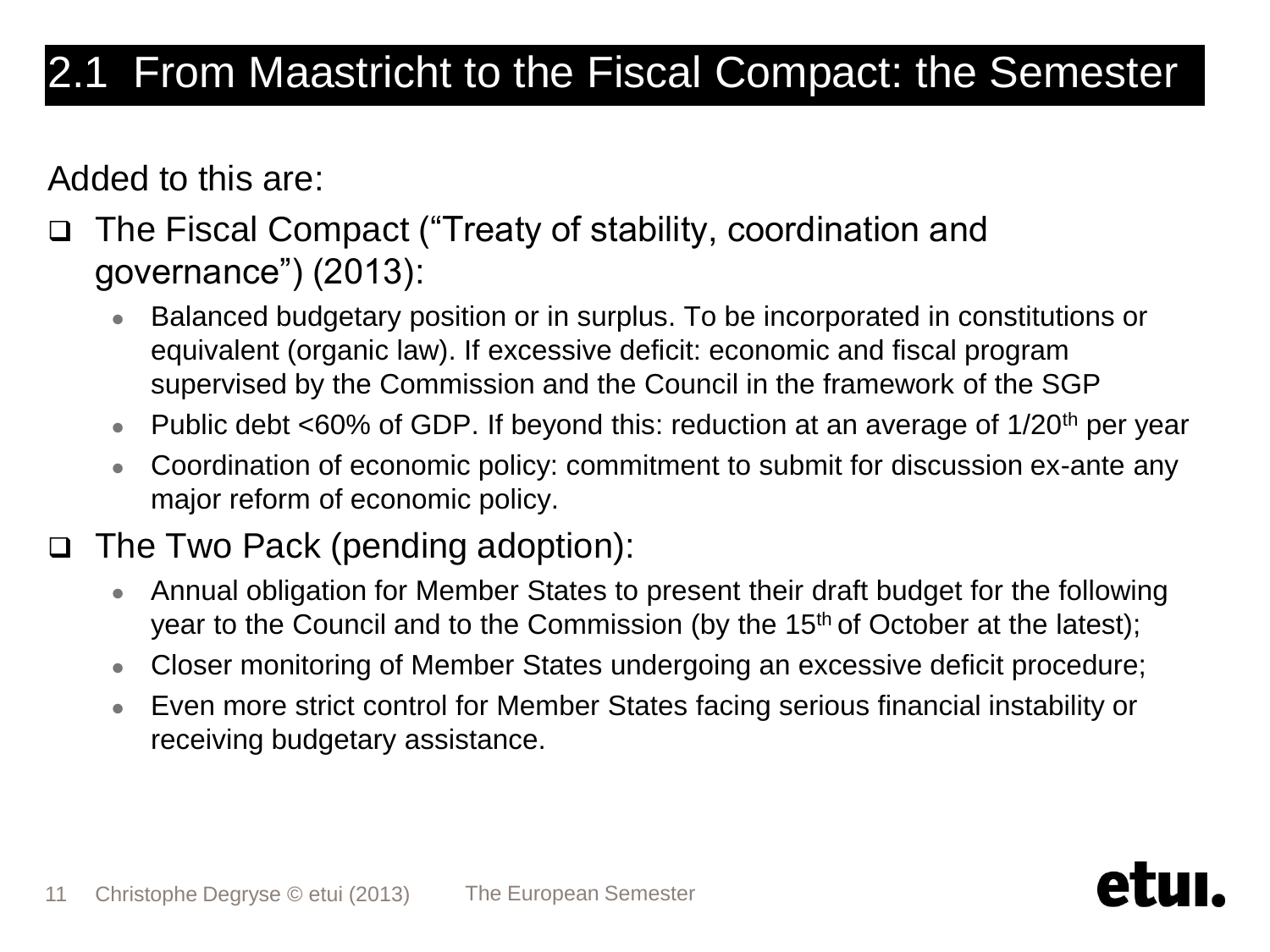### 2.1 From Maastricht to the Fiscal Compact: the Semester

From Maastricht, which foresaw monitoring debts and public deficits, we move to a new form of economic governance, which broadens monitoring of macroeconomic imbalances:

- The balance of current accounts,
- External debt.
- Market share in export markets,
- Unit labour costs
- The effective exchange rate
- $\circ$  The evolution of unemployment,
- Private sector debt,
- $\circ$  The flow of credit to the private sector,
- The prices of real estate,
- Public sector debt.

There is at the same time a **broadening** of the areas monitored by the EU and reinforcement of the binding character of their recommendations. What impact on social policy?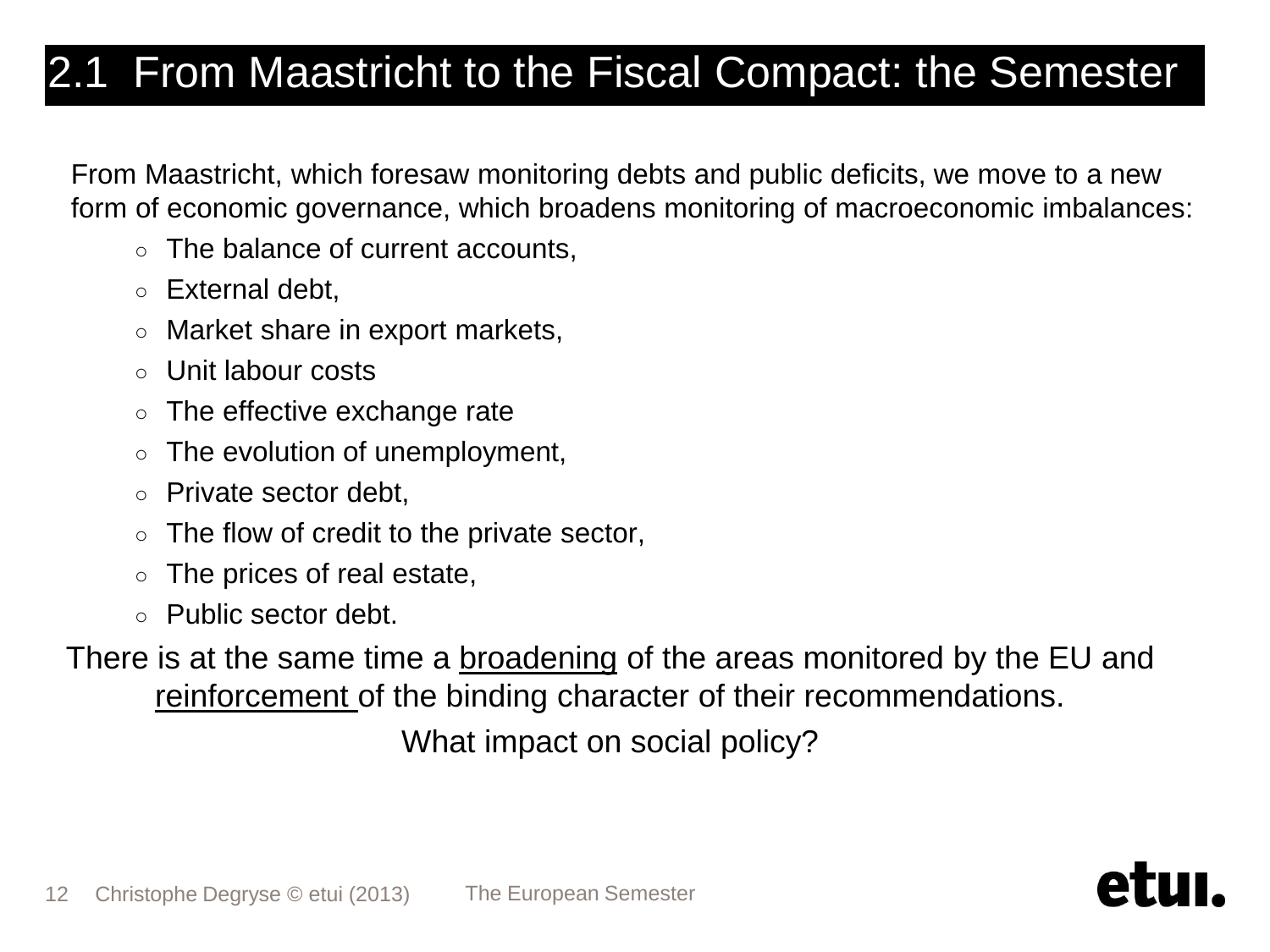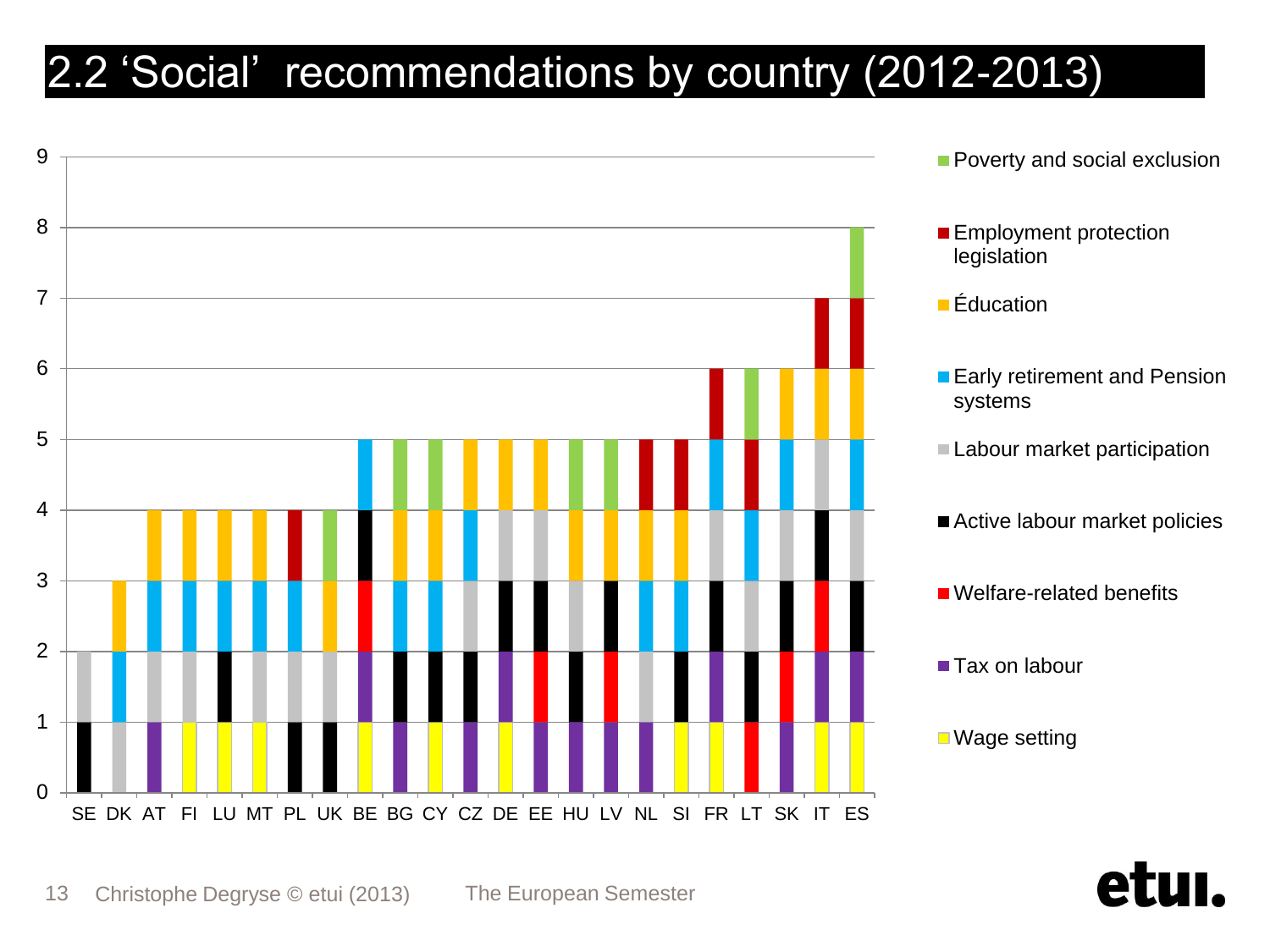#### **Salaries** :

- Ensure that wage-setting is aligned with productivity
- Revise the wage indexation system

#### **Legislation relative to Employment Protection**:

- Adjust legislation in the field of employment protection to meet the challenge of youth unemployment
- Reduce barriers to employment

#### **Participation in the labour market**

- Reduce tax disincentives for a second income
- Reinforce the participation of women in the labour market
- Promote full-time childcare for dependents

#### **Tax on work**

• Reduce the tax-burden on labour, especially for those on low incomes

#### **Poverty**

- Facilitate access to childcare
- Improve support for children living in poverty
- Better targeting of social assistance measures
- Promote equal access to quality social assistance measures
- Ensure the adequacy and coverage of social protection systems

#### **Pensions**

- Promote active aging and life long learning
- Reduce early retirement
- Establish an explicit link between the legal age of retirement and life expectancy

#### **Education**

• Facilitate the transition from school to work through employment apprenticeships and incentives to hire young people.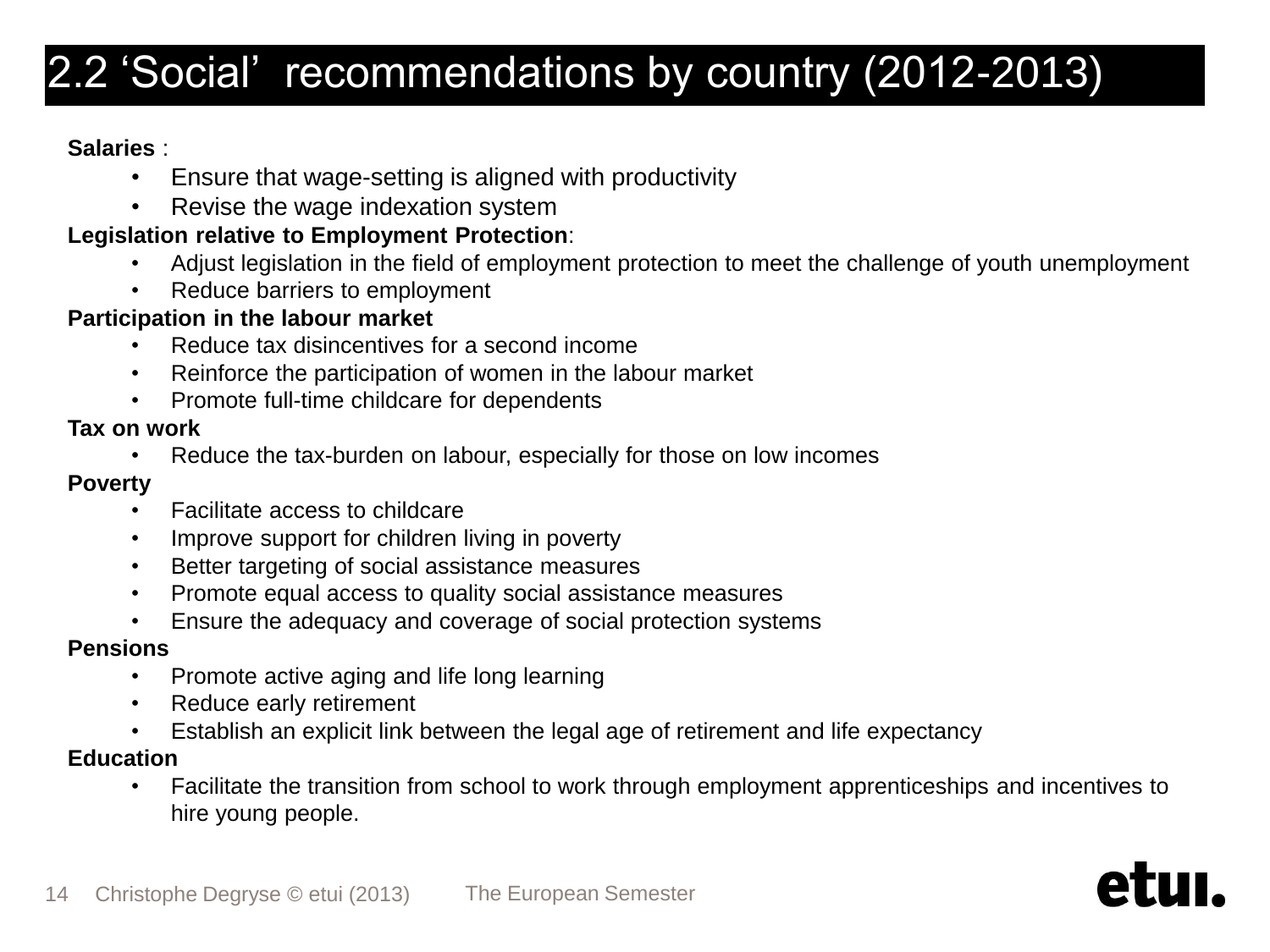- Concrete putting into place in Member States of national reforms of the social security sector:
	- Reduction to social security budgets (unemployment benefit, pensions, healthcare etc.)
	- Restrict access to unemployment benefit and other social support, and reduce the amounts given
	- Increase the age of retirement
	- Reduction of the minimum wage and pressure for wage indexation reforms
- Labour market reforms
	- Flexible and atypical
	- Relaxation of the rules regarding collective and individual redundancy packages.
	- Flexible rules on working time
- Weakening of collective bargaining
	- Decentralization of collective bargaining systems at the enterprise level
	- Strengthening the representativeness criteria for collective bargaining
	- Weakening the role of institutions of social dialogue

Source : *The crisis and national labour law reforms: a mapping exercise*: Isabelle Schömann, Stefan Clauwaert, ETUI – 2012.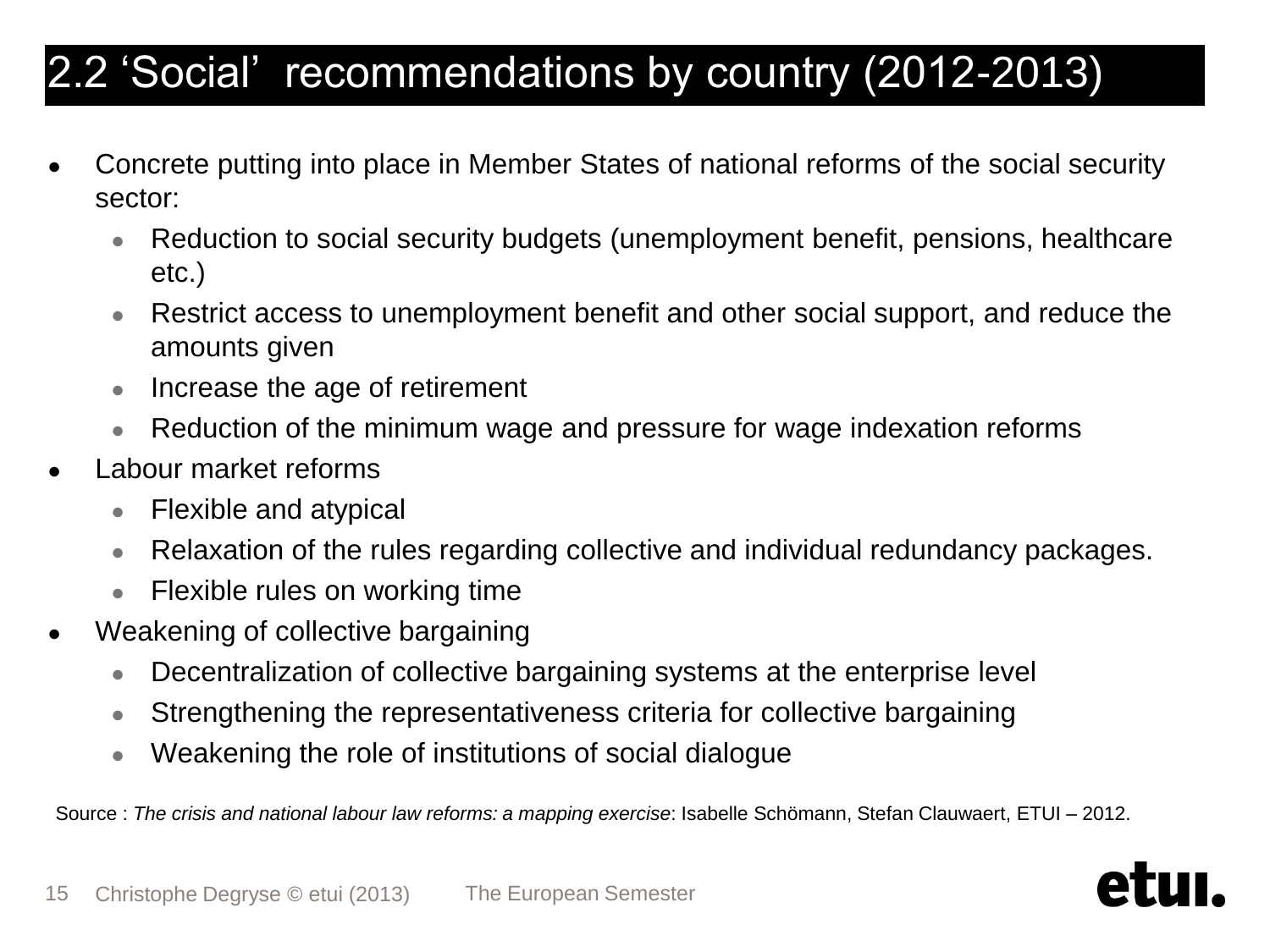- $\rightarrow$  The 'social' recommendations by the EU direct structural reforms directed by governments (every year, during the Semester, each State must show an account of their reforms)
- $\rightarrow$  These reforms aim to reinforce economic competitiveness. Otherwise know as the 'social' writ large (employment, pensions etc) and wages in particular become a variable adjustment in the EU, and more particularly in the Eurozone: to restart the competitiveness of countries in crisis, the EU requests the reform of 'social devaluation'.
- $\rightarrow$  As well as these (formal) recommendations, DG ECFIN of the European Commission gives clues (informally, which should not have 'automatic political consequences) that are 'employment-friendly'- decreased unemployment benefit, reduced notice period, increased trial period prior to permanent employment, increased maximum periods of cumulative short term contracts, upward revision of the age of retirement, penalties for early access of pensions, lower minimum wages, reducing the scope for collective wage bargaining, general reduction of union power in the area of wage determination. (source: "Labour Market Developments in Europe 2012")
- $\rightarrow$  Does this new economic governance model signal the death of the European Social Model? (Mario Draghi, WSJ, 24<sup>th</sup> February 2012)?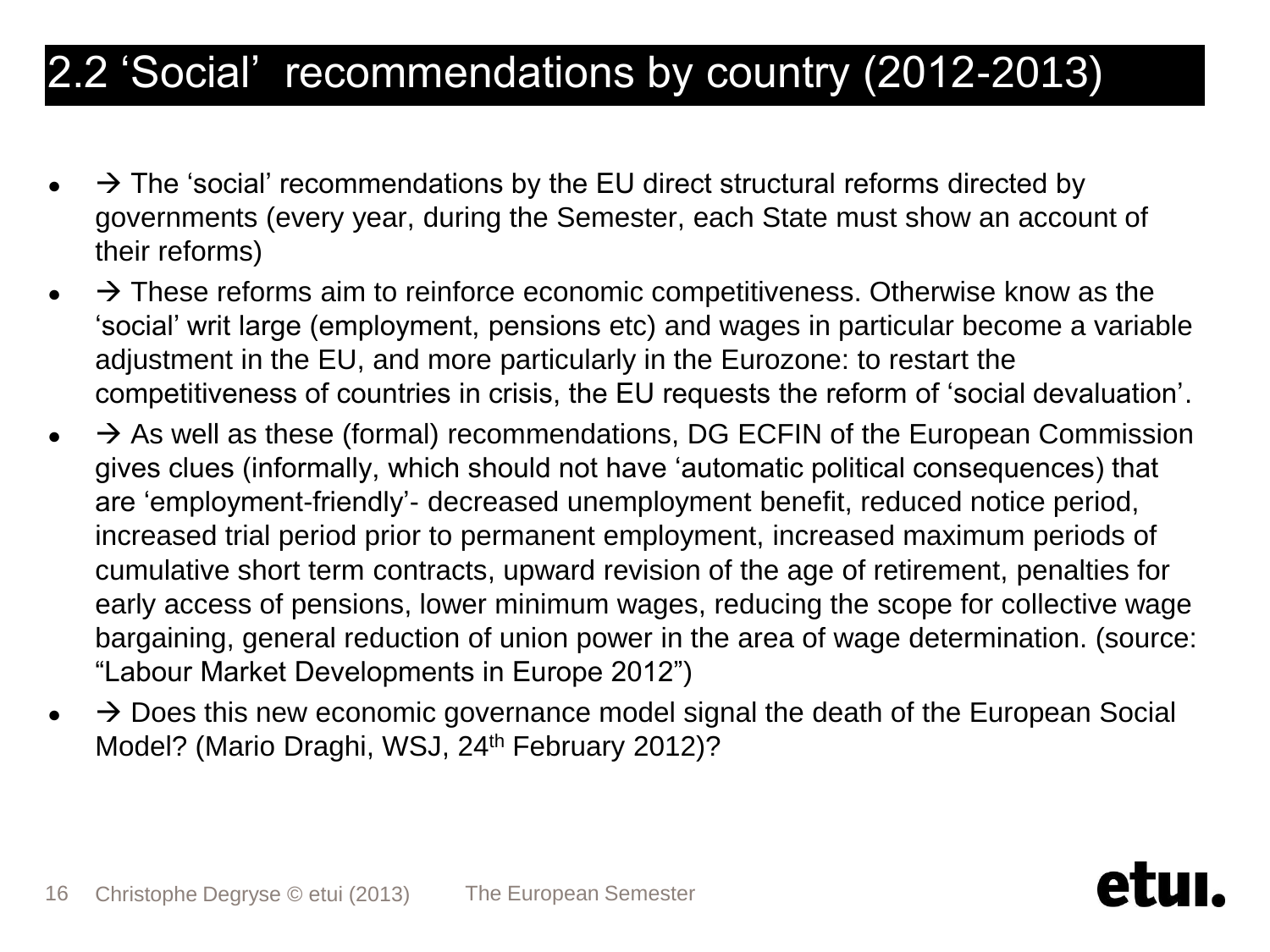Union analysis: 1) Austerity policies do not work

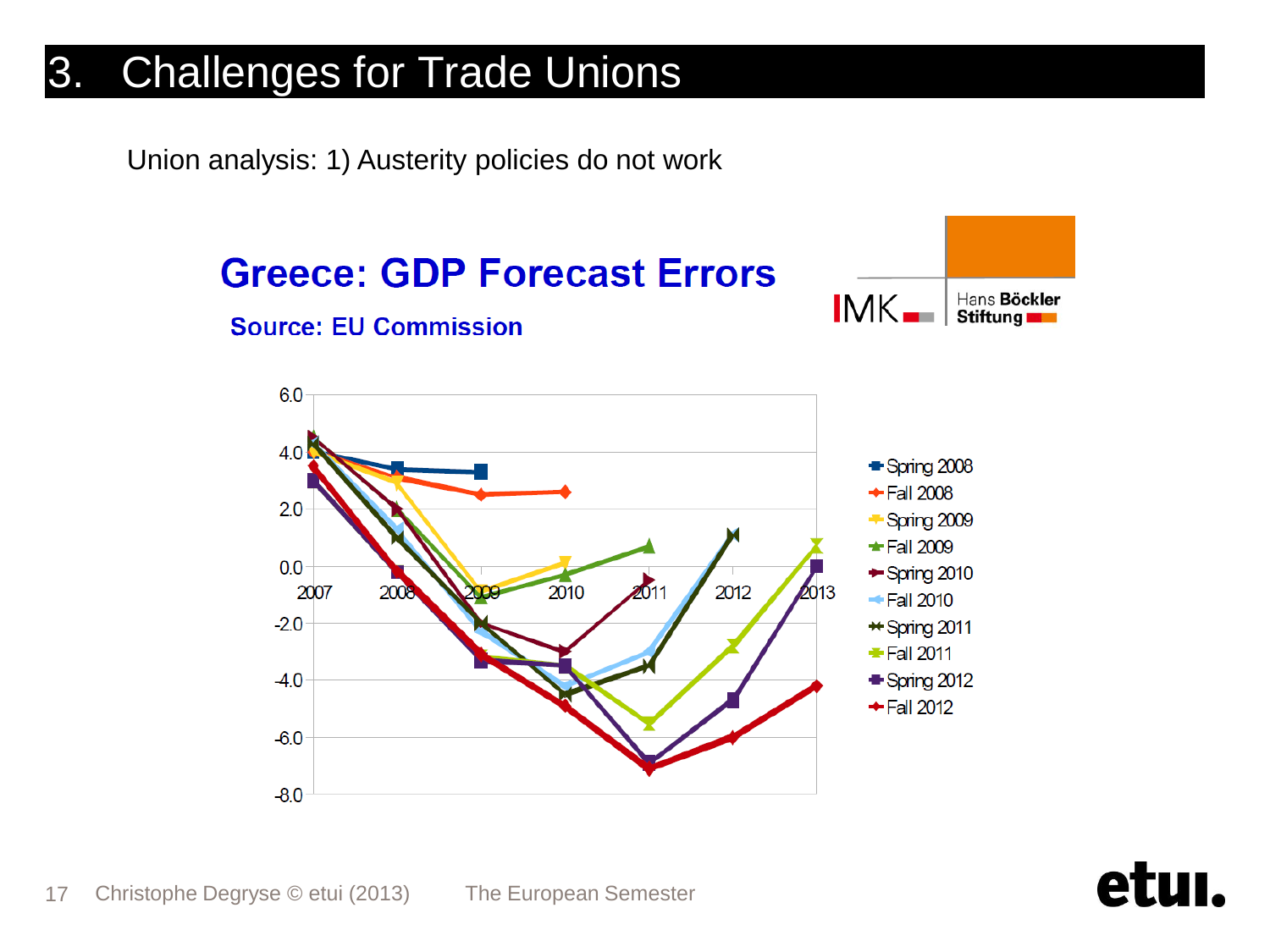Union analysis: 2) In weakening growth, austerity policies have accentuated the problem of public debt

Evolution of public debt in the EU-27 (% GDP)



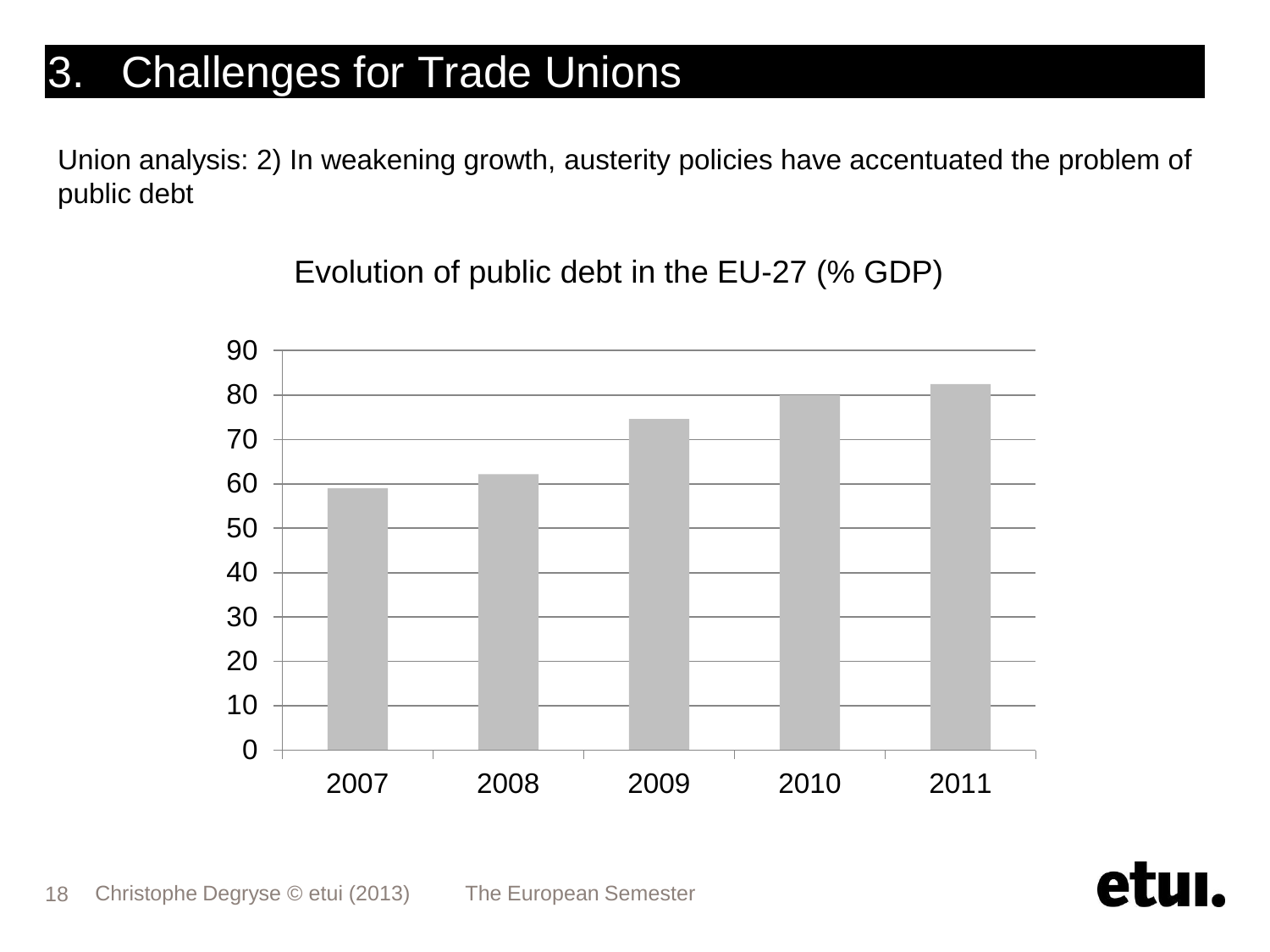Union analysis: 3) Austerity policies have created an unemployment explosion

Evolution of unemployment rates in the EU-27 and in the Eurozone



A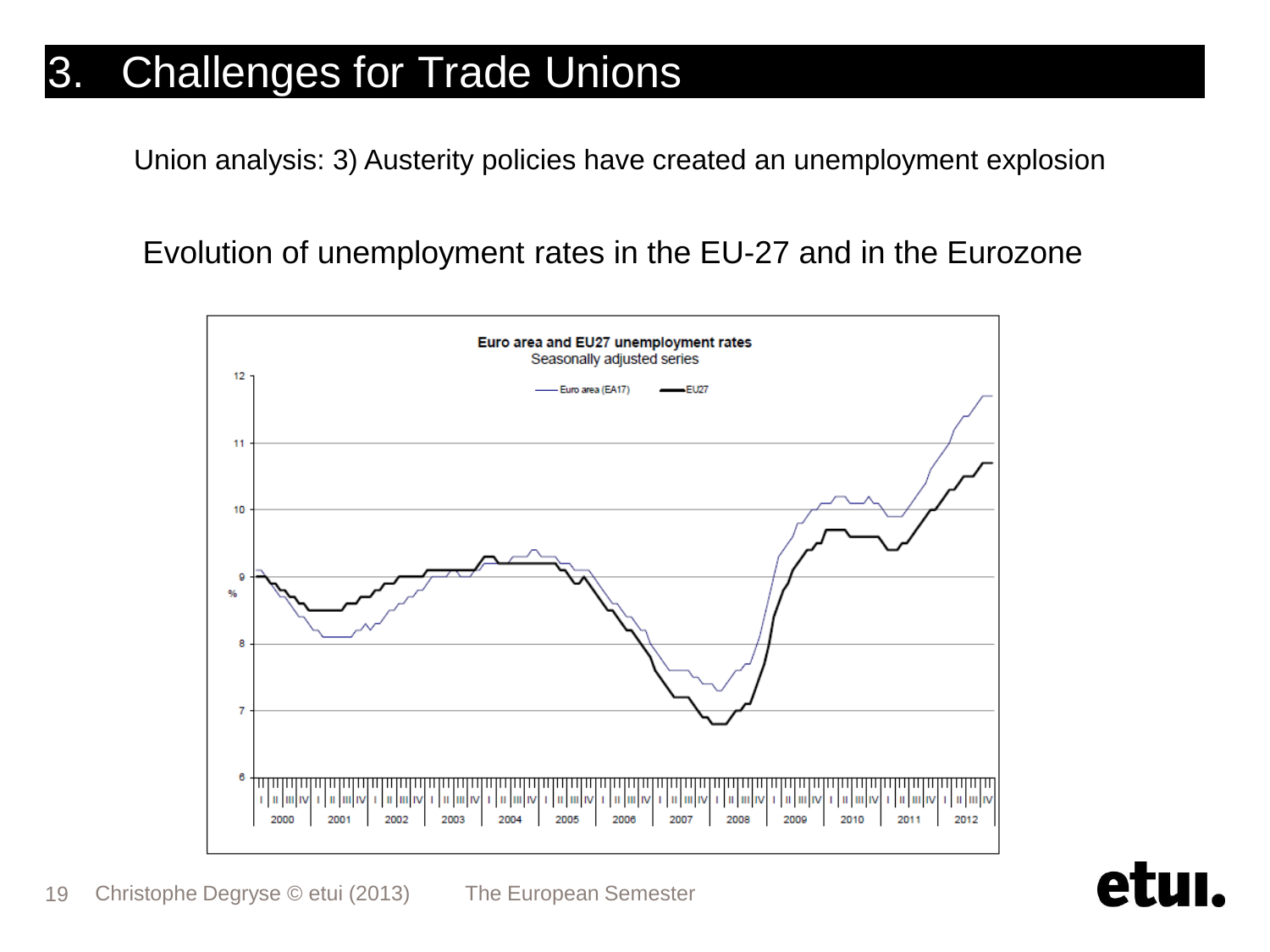Union analysis: 4) 'Structural reforms' preferred by the EU are a means of dismantling the European Social model.

The EU/Member States rationale: these reforms are needed to improve the competitiveness of the economy, boost exports and thereby boost growth and employment.

BUT:

- In a single market with a single currency, an increase in competitiveness of a country through labour market reforms = exporting unemployment to other countries of the single market.
- Wage standards advocated by the Commission (i.e. nominal wage increases in line with productivity) lead only to a decline in purchasing power which effects domestic demand; the only tangible effect is an increase in profit margins.
- In the countries under memorandum, the decline in domestic demand is not, or is only slightly offset by the surge in exports.
- Finally, remember that the EU cannot "undermine the power accorded to Member states to define the fundamental principles of their social security systems" (Article 153 of the TFEU). Under the Treaty, the EU has no jurisdiction or competences with regard to remunerations, the right of association, the right to strike or the right to lock out (id.)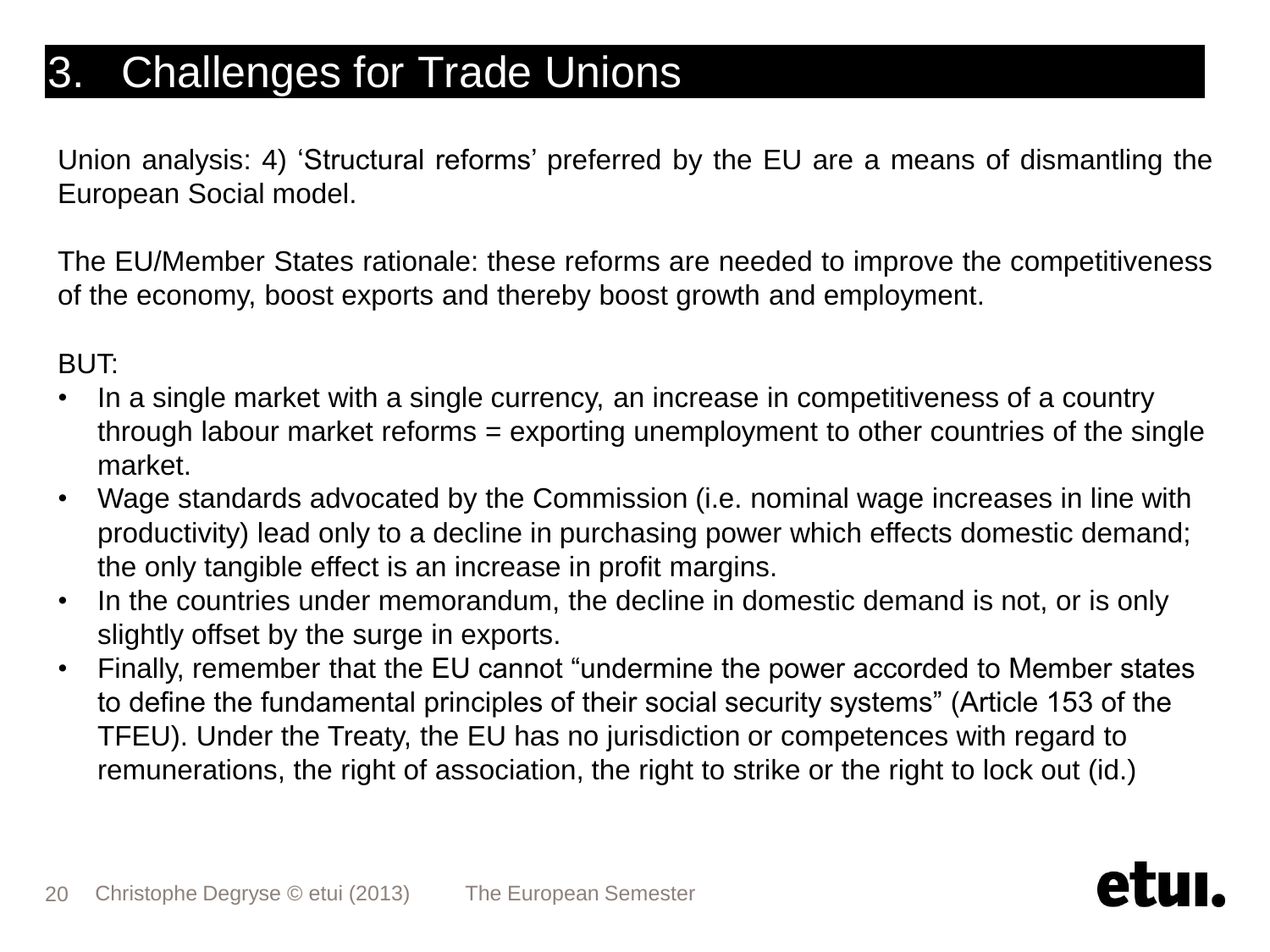The ETUC calls for a new "social compact" based upon three pillars – social democracy, economic governance in the service of sustainable growth and quality jobs, and economic and social justice (*via* the politics of redistribution, taxation and social protection)

Specifically:

- Maintenance of national expertise in wage setting: specific role of social partners, specific role of social partners, free collective bargaining and social dialogue
	- Better wage coordination: setting minimum thresholds in each Member State, statutory minimum wages to 60% of the median wage (where ...)
	- Implementation of instruments of solidarity : like Eurobonds
	- Strengthening the role of the ECB (LLR) (but what conditionality?)
	- Establishment of a robust framework for regulating European financial industry
	- Taxation: tax on financial transactions, harmonization of tax bases of companies and their rates, the fight against tax evasion and tax havens

- Coordinated policies for industry and green investment (see DGB proposal). (For more details, see "A Social Compact for Europe" Executive Committee's resolution, June 2012 )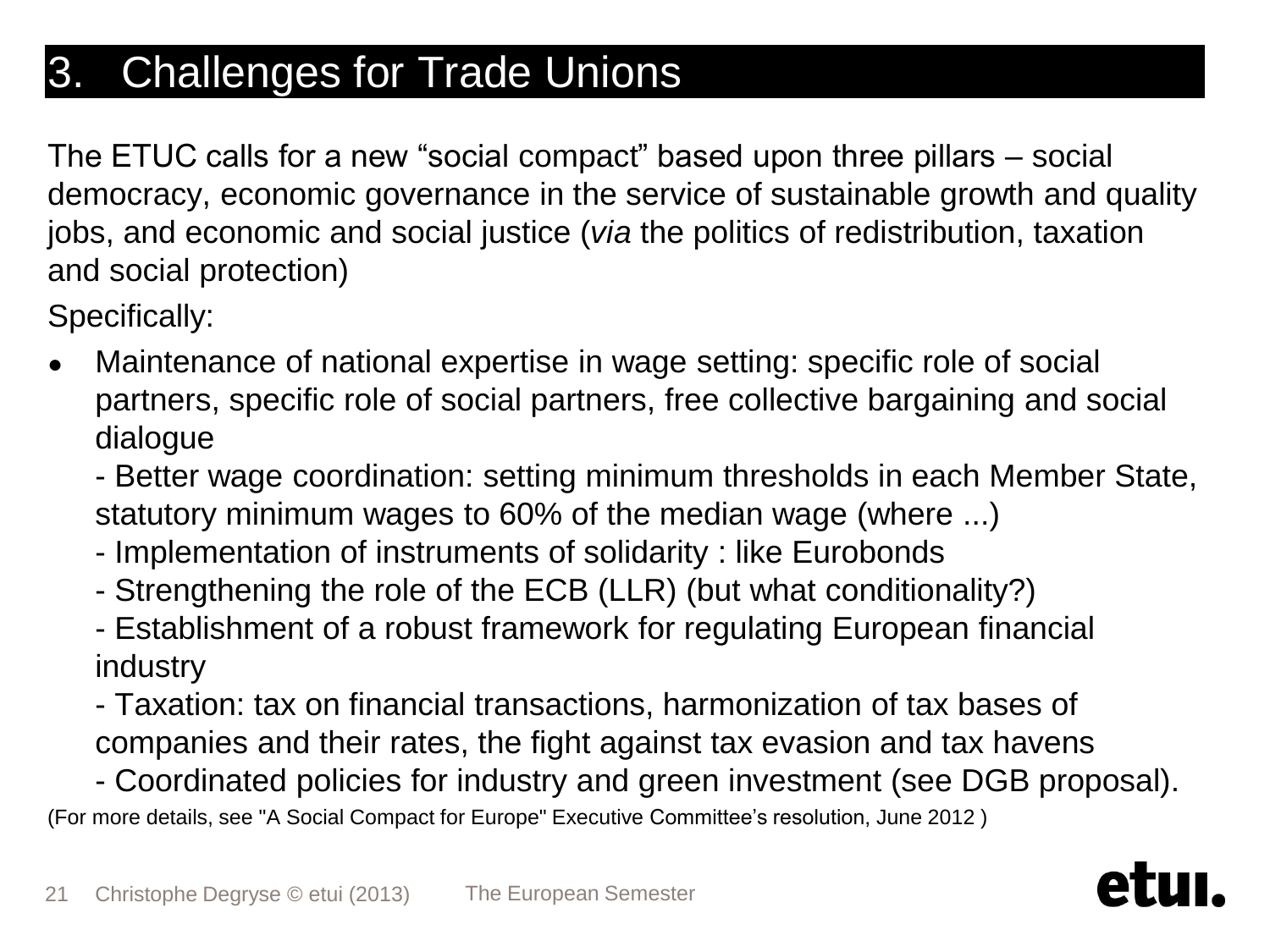- (The DGB the Confederation of German Trade Unions) has launched a campaign in favour of a 'Marshall Plan for Europe' = a development, investment, and economic kick start for Europe 2013-2022.
- Changing course: "To embark upon a new path leading to the modernization and long term growth to strengthen our continent, to create jobs in the 21<sup>st</sup> century and to provide prosperity for all."
- "European Energy Shift" establish a low-energy economy that conserves available resources to make us independent from energy imports in the long term and to massively reduce CO2 emissions in Europe.
- Prepare cities and communes for aging populations, promote education and training, modernise and expand existing public and private infrastructure, open industrial centers and services of the futures, reinforce innovation, research and development, improve cooperation between European countries that will not be able to make the challenges posed by the ecological transition alone etc. . .
- Annual investment for this program: 150 billion euros. Creation of a "European Future" Fund" capable of mobilizing a portion of the 27,000 billion euros in search of safe and secure investment opportunities (debt insurance; payment of interest on these "New Deal" loans via revenues from the FTT) + removal of a tax on capital in all Member States)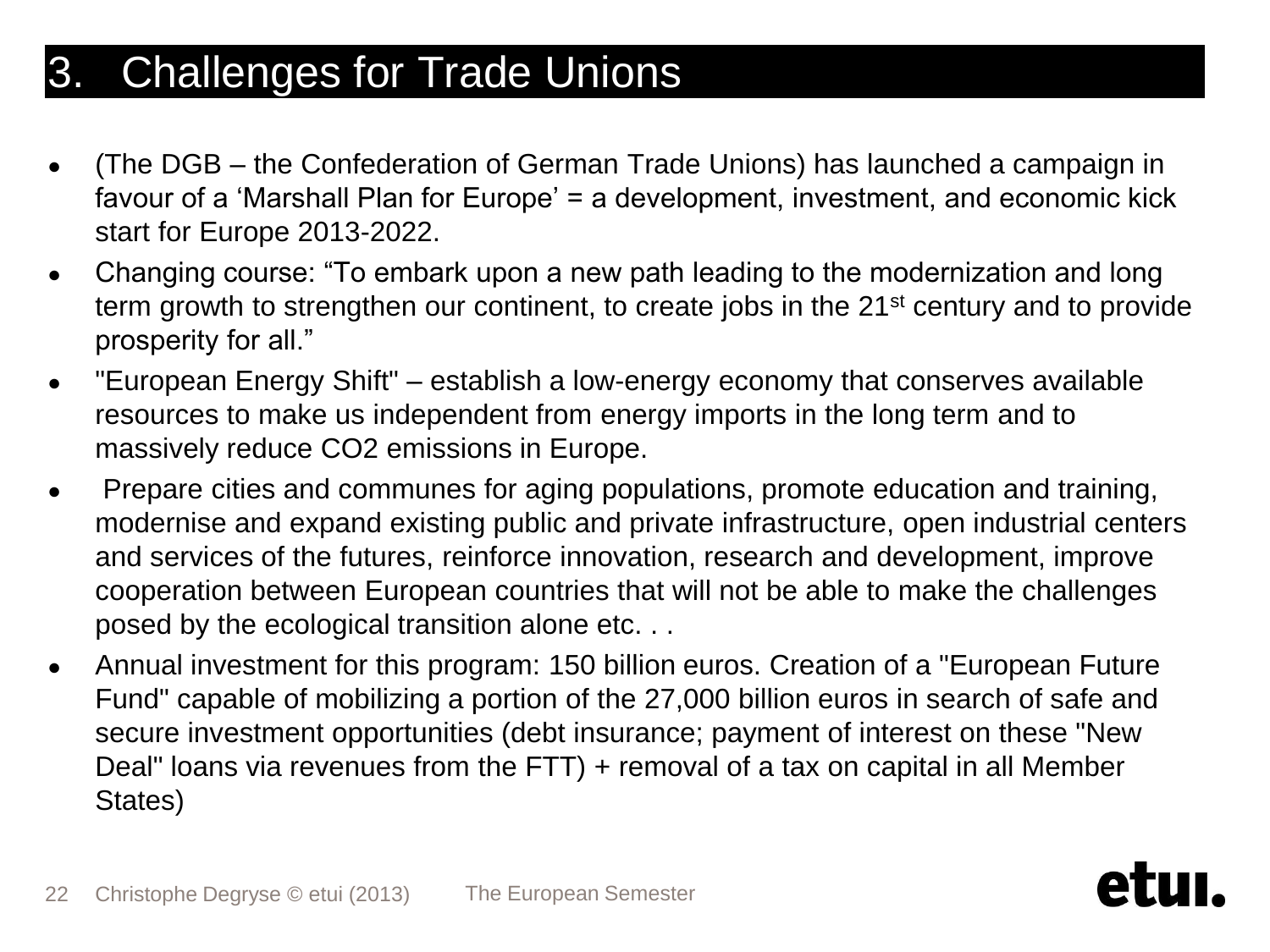In the near future, trade unions will have to decide on the propositions from the Commission and the President of the European Council on the "social dimension of the economic and monetary union" and in particular:

- The feasibility of a European unemployment assistance system in the Eurozone?
- "Contractual arrangements" between the Commission and Member States? + European financial assistance linked to the implementation of reforms?
- Reinforcing the 'employment' and 'social risk' dimension in the European Semester? (social indicators: rates of employment, of poverty, social norms, NEET. . . + basic social norms, like those included in the Youth Guarantee)

The ETUC calls for a stronger involvement of social partners in the third "European Semester", in particular:

- European consultations on AGS
- National consultations prior to the NRPs and the CSR
- Shift priorities: domestic demand, investment, jobs, social justice (in particular profit monitoring)